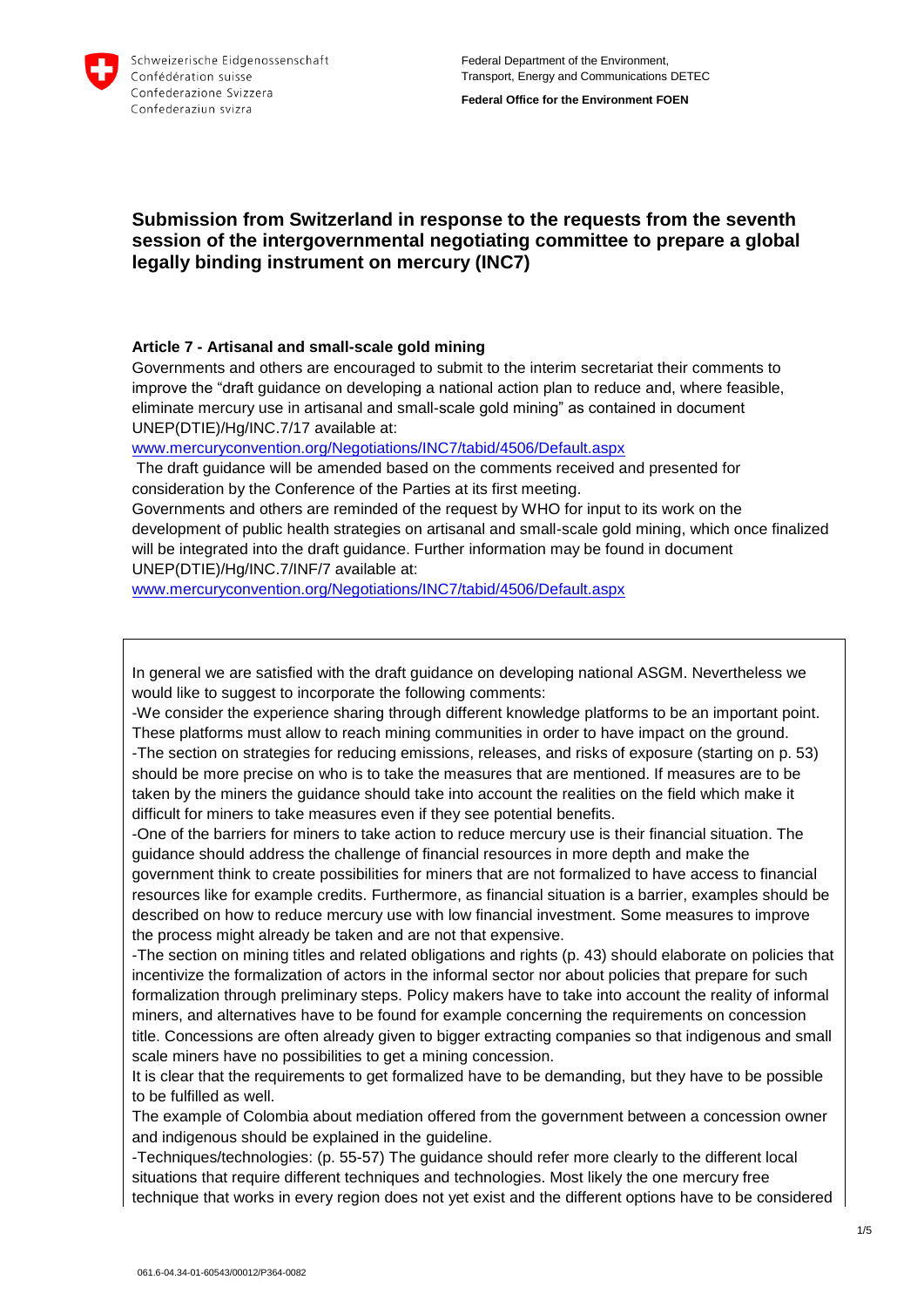with regard to local specificities. The first objective should be to drastically reduce the use of mercury. Therefore, instead of waiting for THE mercury free process, example of pilot projects which reduced the mercury use could be described in this guidance.

-The section on mercury supply, trade and ASGM (p. 58) should also mention that customs officers need training and resources to be able to control mercury shipments like imports.

## **Article 10 - Environmentally sound interim storage of mercury, other than waste mercury**

Governments and others are reminded of the deadline of 30 April 2016 for the nomination of experts to participate in the development of guidelines on the environmentally sound interim storage of mercury and mercury compounds, other than waste mercury. They are further invited to submit to the interim secretariat information that would contribute to the development of such guidelines. Information relating to sound mercury interim storage practices adopted and successfully implemented by countries submitted in follow up to INC6, compiled in document UNEP(DTIE)/Hg/INC.7/18 and available at<http://mercuryconvention.org/Negotiations/INC7/INC7submissions/tabid/4754/Default.aspx> would be taken into consideration in drafting the guidelines and do not need to be resubmitted. Nominated experts and stakeholders would be invited to provide comments on an initial draft of the guidelines in July 2016, as well as on a revised draft of the guidelines in December 2016.

-In the framework of the Minamata Convention, Switzerland is on the way to strictly adopt both the legal framework as well as enforcement procedures. Newly four regulations in the fields of chemistry safety, waste definition, transboundary movement of waste and new waste codes are foreseen to be set into force by autumn 2017. There will be no total ban on mercury export and import to allow a new sustainable

solution in the field of environmentally safe disposal of surplus mercury.

-We would like to confirm Mr. Andreas Gössnitzer [\(andreas.goessnitzer@bafu.admin.ch\)](mailto:andreas.goessnitzer@bafu.admin.ch) as our expert for the development of guidelines on environmentally sound interim storage of mercury, other than waste mercury as already announced to the secretariat.

-We are looking forward to providing comments on the draft in December 2016.

#### **Article 11 - Mercury wastes**

Governments and others are invited to provide to the interim secretariat additional information on the use of mercury waste thresholds. Information received will be compiled by the interim secretariat and presented for consideration by the Conference of the Parties at its first meeting. Information submitted will also support the work carried out in response to the agreement by INC7 for informal efforts to propose appropriate thresholds to be pursued by those with the relevant expertise.

-Switzerland has strong mercury thresholds and guidelines in place and enforces them. (e.g. thresholds in the Ordinances on Waste and the Ordinance on Contaminated Sites (-> article 12).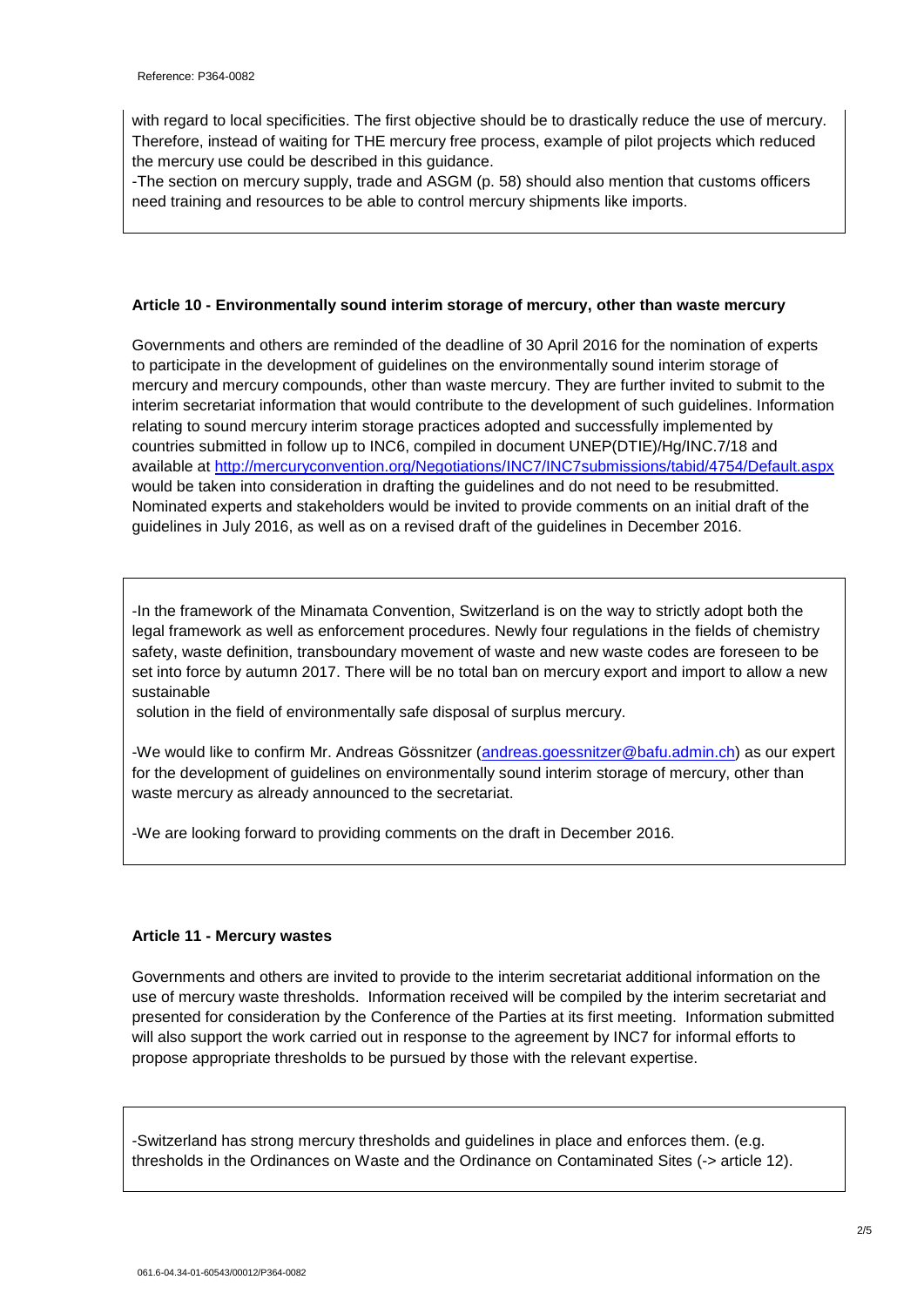-The new ordinances elaborated to contribute to the implementation of the Minamata Convention do not yet specify mercury waste thresholds. Nevertheless environmentally safe state-of-the-art techniques are ensured applying low thresholds within the waste ordinance for recycled materials, raw materials in cement and concrete production as well as for landfill sites. Low thresholds as mentioned in the table below combined with foreseen regulations to safely dispose excess mercury permanently (e.g. underground storage in used salt mines) provide a basis to drain excess mercury form the market place.

Further developments will be communicated to the secretariat.

### **Mercury thresholds in the Waste Ordinance**

| Annex <sub>3</sub><br>(ref. in article 17) | Requirement for demolition and<br>excavation material<br>(unpolluted)                                          | 0,5 mg Mercury / kg dry<br>matter                                                                                                                                                        |
|--------------------------------------------|----------------------------------------------------------------------------------------------------------------|------------------------------------------------------------------------------------------------------------------------------------------------------------------------------------------|
| Annex <sub>3</sub><br>(ref. in article 17) | Requirement for demolition and<br>excavation material<br>(subject to further use in construction<br>materials) | 1 mg Mercury / kg dry matter                                                                                                                                                             |
| Annex 4<br>(ref. in article 24)            | Requirement for waste, used as raw<br>material in cement and concrete<br>production                            |                                                                                                                                                                                          |
|                                            | 1) Use of waste as raw material<br>and raw mix corrective in<br>cement clinker prodcution                      | 1 mg Mercury / kg dry matter                                                                                                                                                             |
|                                            | 2) Use of waste as alternative fuel<br>in cement clinker production                                            | 1 mg Mercury / kg dry matter                                                                                                                                                             |
| Annex <sub>5</sub>                         | Requirement for waste put in a landfill                                                                        |                                                                                                                                                                                          |
|                                            | 1)<br>Type B landfill<br>(inert waste)                                                                         | 2 mg Mercury / kg dry matter                                                                                                                                                             |
|                                            | Type C landfill<br>2)<br>(solidified fly ashes of MSWI <sup>1</sup> )                                          | 0,01 mg Mercury / Liter dry<br>matter (leaching)<br>The total content of mercury<br>may not exceed 5 mg / kg dry<br>matter for metal-containing,<br>inorganic and badly soluble<br>waste |
|                                            | 3) Type D landfill<br>(slag of MSWI)                                                                           | 5 mg Mercury / kg dry matter                                                                                                                                                             |
|                                            | 4) Type E landfill<br>(other waste, slightly reactive)                                                         | 5 mg Mercury / kg dry matter                                                                                                                                                             |

https://www.admin.ch/opc/de/classified-compilation/20141858/index.html

1

<sup>1</sup> municipal solid waste incineration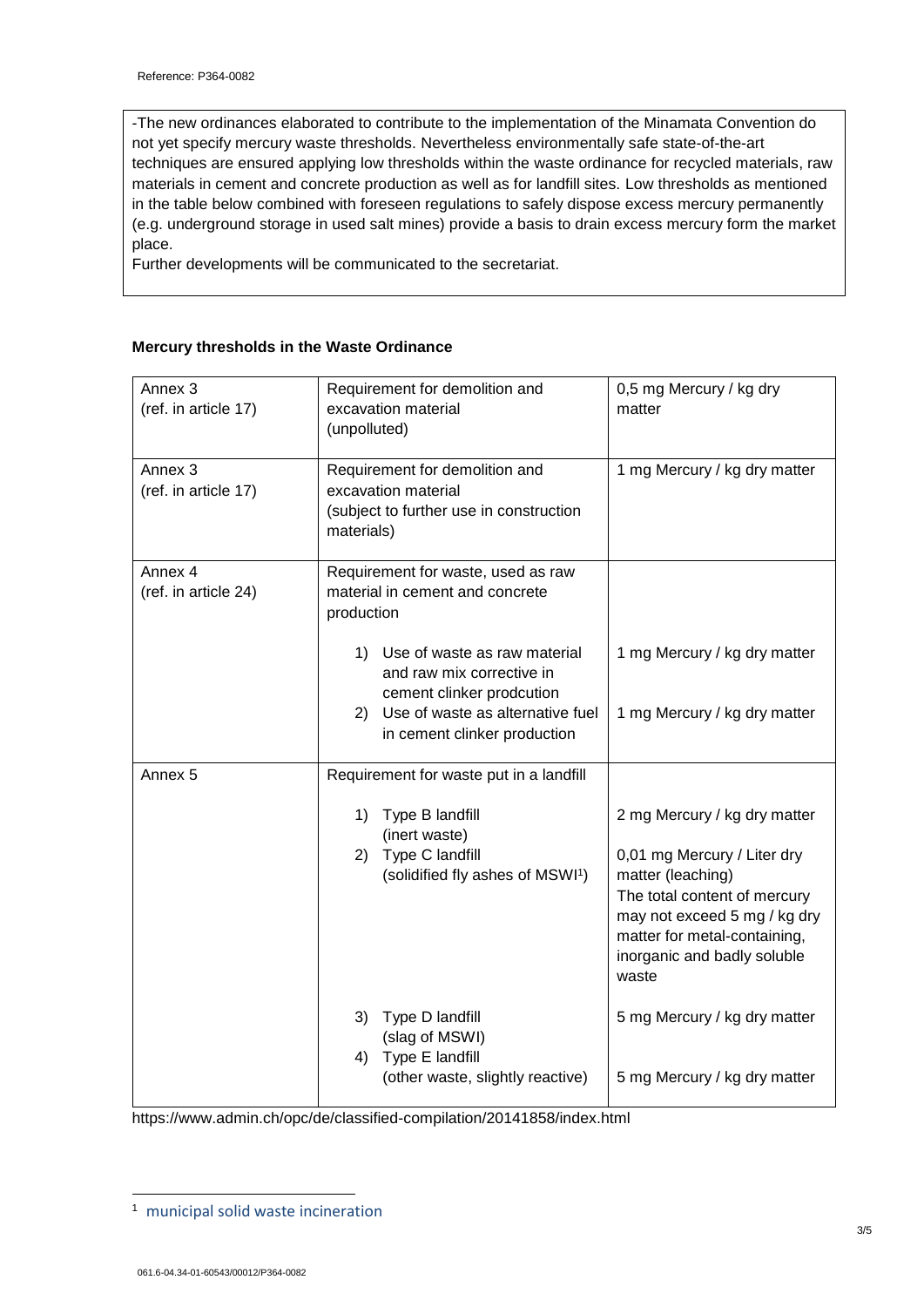## **Article 12 - Contaminated sites**

Governments and others are invited to provide to the interim secretariat input on guidance documents or recommendations in relation to the management of sites contaminated with mercury. The interim secretariat will prepare a compilation to be used as a basis for a draft guidance document on the management of mercury-contaminated sites, and an outline of its structure and content together with a roadmap for consideration by the Conference of the Parties at its first meeting, using the submitted documents as the basis of its work and including the elements described in paragraph 3 of Article 12 and taking also into account paragraph 4 of Article 12. Article 22 - Effectiveness evaluation Governments, regional and subregional monitoring programmes and partnerships, the World Health Organization, regional representatives, regional and national institutions, academia, industry, civil society and others as appropriate are invited to submit to the interim secretariat information on existing monitoring programmes and how they can contribute to an overall monitoring approach, including availability of baseline information. Submissions that would complement the information provided by Governments and relevant organizations in follow up to INC6, compiled in document UNEP(DTIE)/Hg/INC.7/12 and available at

[http://mercuryconvention.org/Negotiations/INC7/INC7submissions/tabid/4754/Default.aspx,](http://mercuryconvention.org/Negotiations/INC7/INC7submissions/tabid/4754/Default.aspx) are particularly encouraged. They are further invited to provide contact details for any individual whom they would designate to participate in consultations conducted via electronic means for the development of a roadmap as well as a report on effectiveness evaluation.

In Switzerland a polluted site has to be registered in the cataster if the concentration of mercury in soil exceeds 0.5 mg/kg.

The concentration values for mercury in soil were established 2013 (the reports in French and German can be found here (French) [http://www.bafu.admin.ch/altlasten/01611/index.html?lang=fr\)](http://www.bafu.admin.ch/altlasten/01611/index.html?lang=fr) :

## For **agricultural soil**:

- Trigger value 0.5 mg/kg
- Clean-up value 20 mg/kg

Between 0.5 and 20 mg/kg, a risk assessment has to show if restriction of uses are necessary. Above 20 mg/kg, the soil has to be remediated and its utilization is forbidden until the remediation has taken place.

For sites in **private gardens and allotments, children's playgrounds and other places where children play regularly**:

- Clean-up value 2 mg/kg.

- there is no trigger value, because restrictions of use for children are not acceptable.

Between 0,5 and 2 mg/kg, there is no restriction for children, but it is recommended to cultivate only vegetables that don't accumulate mercury.

A study about the relevance of **methyl-mercury** was performed in 2013 and is also available here (in French):<http://www.bafu.admin.ch/altlasten/01611/index.html?lang=fr>

The risk for **groundwater** is difficult to define. When the concentration in the soil does not exceed 2 mg/kg, there is no risk for groundwater. But studies that will be completed in 2016-2017 will have to show from which concentration in the soil onwards, there is an effective risk for groundwater.

If the concentration of mercury in **groundwater** exceeds 0.5 µg Hg/l (for usable groundwater) or 2 µg Hg/l (for other groundwater), there is a need of remediation.